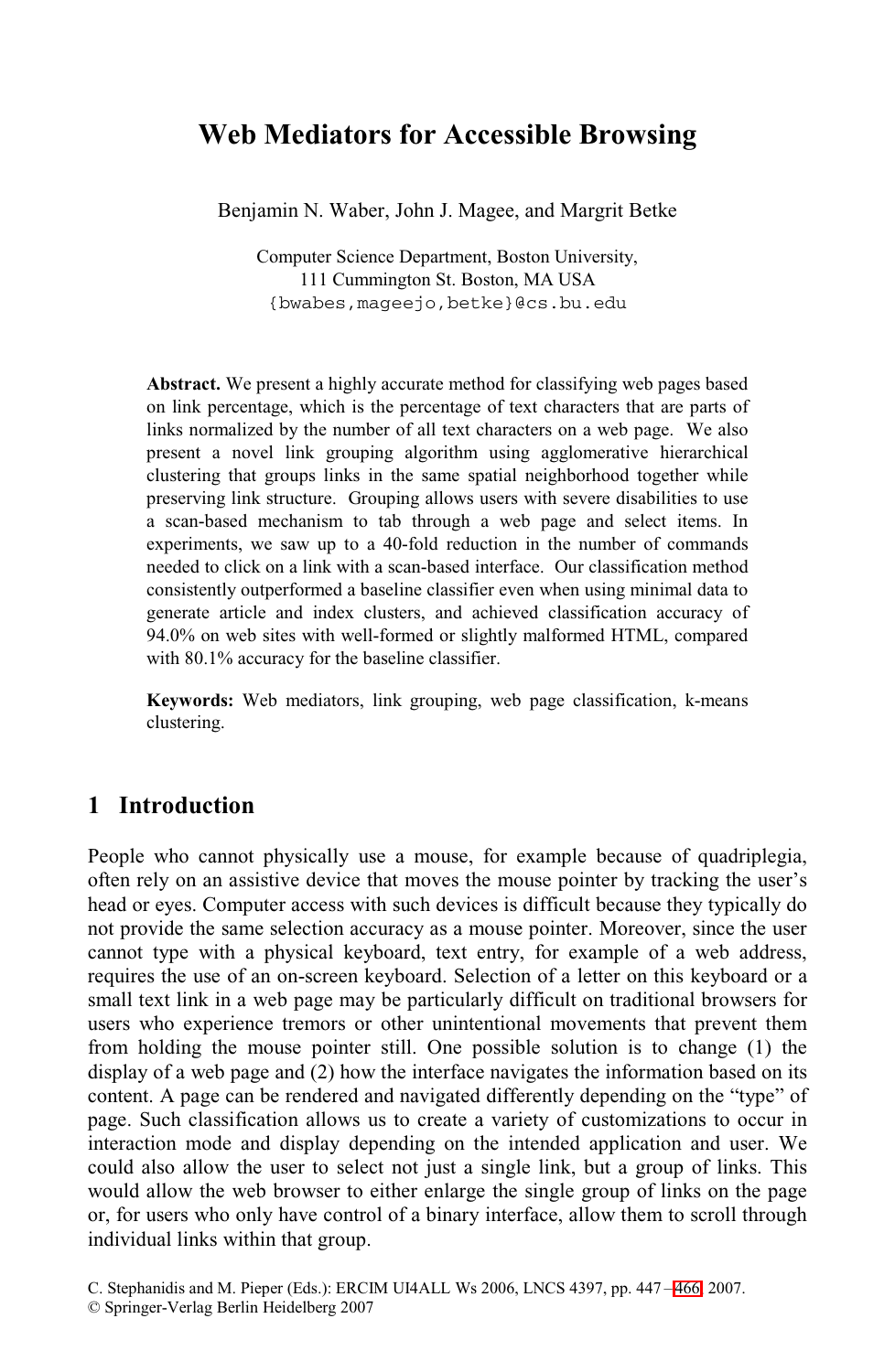The principal technical contributions of this paper are a clustering method to accurately determine the type of a web page based on a technique that examines the text characters on a page and a link grouping method that respects the structure of the web page while providing groupings that substantially increase the effectiveness of browsing.

The clustering method computes the *link percentage*, the percentage of text characters that are parts of links as compared to all text characters on a web page. We posit that there are only two types of pages – articles and index pages – on web sites that deal with news media: article pages contain mostly text and index pages contain mostly links to articles and other indices. This classification may be helpful to allow people with disabilities to browse the web in an effective and efficient fashion. After determining the content of a web page as an index or article, our method can render the page to meet the needs of users with disabilities, for example, by increasing the size of links on index pages. This makes the links easier to read, but more importantly, it makes them easier to select. All text on article pages is enlarged to increase readability.

We also present a novel link grouping algorithm that preserves link structure to enable disabled users to browse web pages orders of magnitude faster than current systems allow.<sup>1</sup> Our link grouping method proceeds in two stages: first it builds a *link tree*. The leaves of the link tree are the links on a web page. The parents of these leaves are the first common parent between different links in the HTML Document Model (DOM) tree [1]. Our method then leverages this structure by moving up from the leaves of the link tree, attempting to group links at their parent node. If all links could not be merged subject to the constraint that the sum-of-squared differences (SSD) error of the new grouping is less than a thresholding function.

Our method for classifying web pages based on link percentage is highly accurate. We used k-means clustering [10] to automatically create unique thresholds to differentiate index pages and article pages on individual web sites. We also used web page classification to alter web page display on an accessible web browser that we developed for users with disabilities. Our method consistently outperformed a baseline classifier even when using minimal data to generate article and index clusters, and achieved classification accuracy of 94.0% on web sites with slightly malformed HTML, compared with 80.1% accuracy for the baseline classifier.

# **2 Related Work**

-

Previous work on classification of web pages into specific types has been limited. It is hoped that this paper will spur interest in the use of web context and computer context in general and to improve accessibility in particular. In the research community, "context" has too often referred to the *physical* context of the user, such as location. Little research has been done on the context of the *computer* environment, which is crucial to understand so that users with disabilities and mobile users can effectively utilize applications. For example, references [22] and [26] discussed this notion of computer context.

<sup>1</sup> The link grouping algorithm is implemented in Javascript and can run on any web browser that supports the Document Object Model.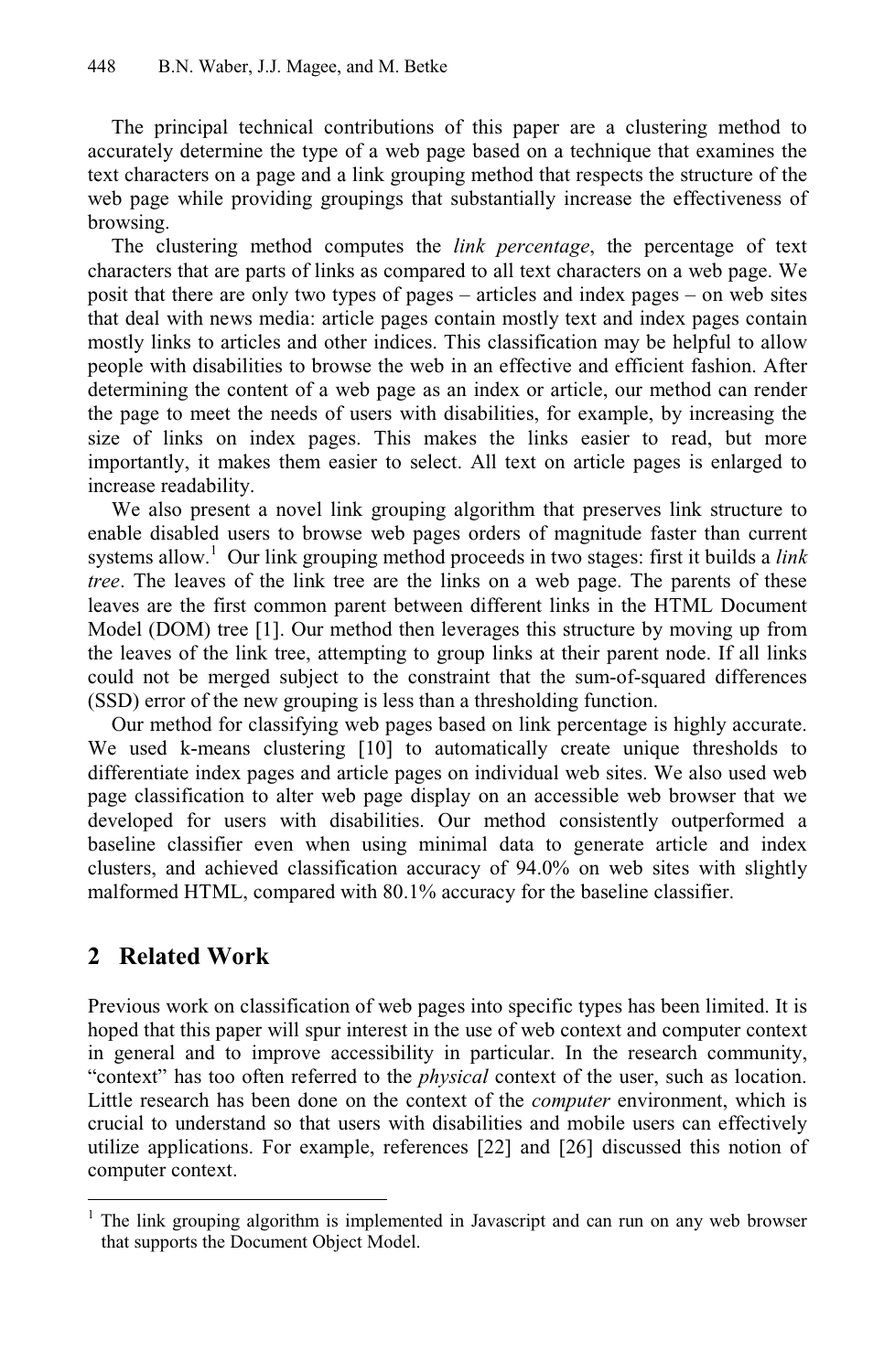A notable exception to this is the AVANTI web browser of Stephanidis et al. [24], which utilizes user profiles to modify web pages for individual users. It also incorporated a link review and selection acceleration features, which is particularly relevant to our work.

For mobile users, computer context may be as simple as the currently open applications, while for a person with disabilities computer context includes their disability, the human-computer interface system they are using, the applications they normally use, and numerous other factors. Harnessing the power of context in the web, when we have detailed information on the current state of the application, is a good place to start the investigation of this concept.

We define *web context* as the type of web page the user is currently viewing. Extending this concept to include pages that the user previously browsed in the current session is beyond the scope of this paper, but was examined by Milic-Frayling et al. [18]. Methods for determining context or content of web pages vary widely. Cimiano et al. [7, 8] proposed a system called PANKOW (pattern-based annotation through knowledge on the Web) and its derivative C-PANKOW (context-driven PANKOW). Larson and Gips [16] created a web browser for people with quadriplegia that reads web page text and provides other accessibility options for people with disabilities. Gupta et al. [13] determined web site context (in their case genre, such as news or shopping) in order to facilitate content extraction.



**Fig. 1.** Left: The rendering of an index page in our web browser. Notice that the link text is enlarged relative to the plain text to address the problem of mouse clicks generated by dwell time in mouse substitution devices. Right: The rendering of the same page in Internet Explorer.

Kim et al. [15] described a method for segmenting topics in discussion boards in order to help blind users more effectively browse the web. Particularly important is that the authors also identified navigational context as an important cue for web browsing, especially for users with disabilities.

Mobile devices usually have small screens and therefore have difficulty fully displaying traditional web pages. Classification of web pages could assist methods that use text summarization to facilitate web browsing on these devices ([4] and [21]) or aid text summarization methods that drive user interfaces for people with disabilities [21]. Index pages, for example, typically display text snippets that are summaries of larger articles, and thus further summarizing these snippets is probably unnecessary. For text extraction and news delivery purposes knowing the type of pageis necessary and an accurate classification method would further enhance the accuracy of these systems. Reis et al. [23] clustered pages by layout features to attempt to distinguish between "section pages" and article pages to facilitate news extraction. It is evident that classification of a web page as an article would aid this methodology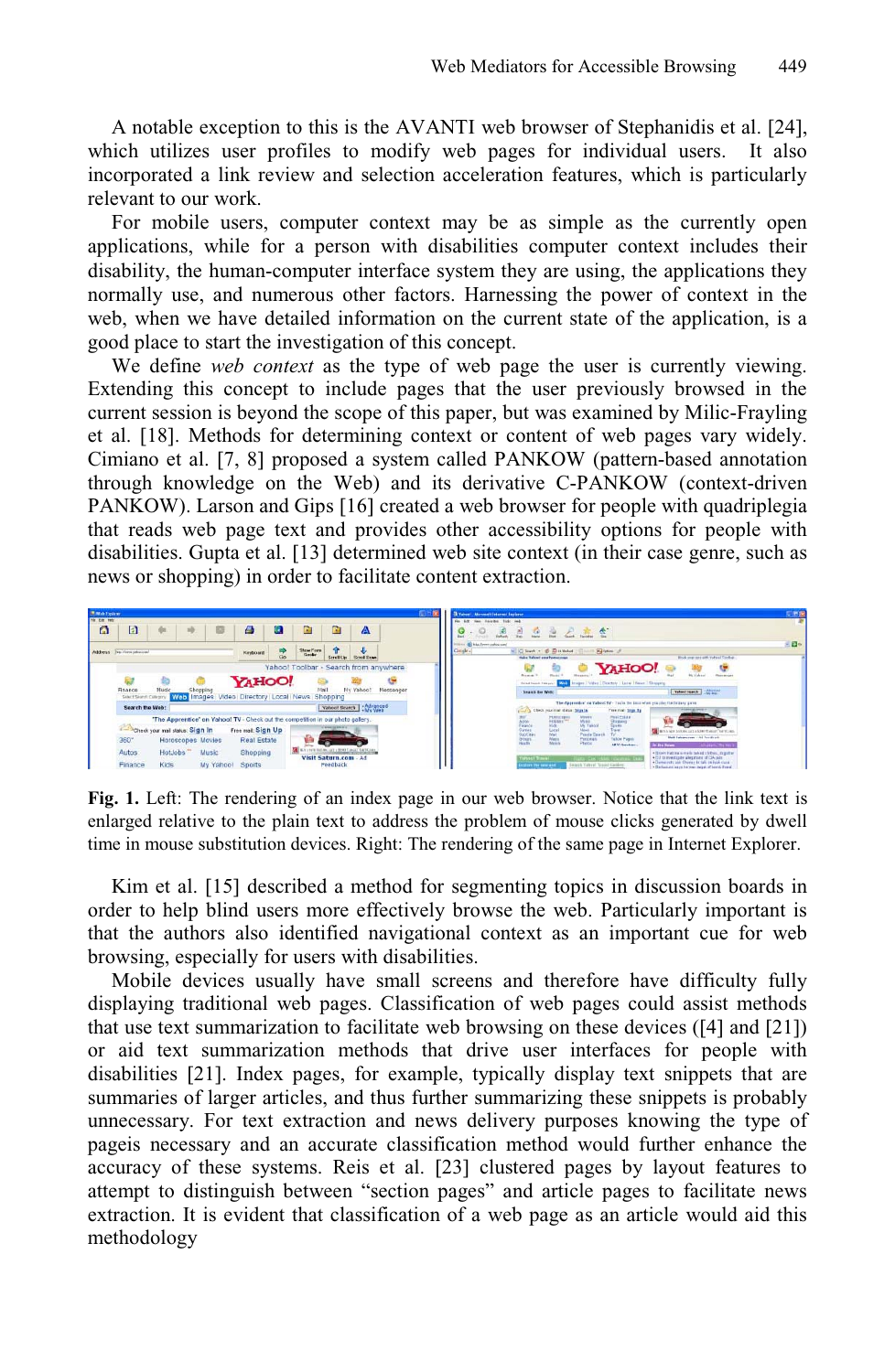

**Fig. 2.** Left: The rendering of an article page in our web browser. All text has been enlarged to enhance readability. Right: The rendering of the same page in Internet Explorer.

Various previous work has been performed in re-rendering web pages for mobile devices. Buyukkokten et al. [4] presented a number of text summarization methods for display on personal data assistants (PDAs) or mobile phones. The web pages are broken into segments of text that can be displayed or hidden. Summaries are constructed from keyword extraction or a determination of significant sentences.

Chen et al. [5] detect and organize a web page into a two-level hierarchy. Each section of a page is displayed as a thumbnail that the user can zoom in to view more closely. For pages that are not able to be split, an intelligent block scrolling method is used to present the web page. Hornbæk et al. [14] analyzed the effectiveness of these zoomable interfaces for the user's navigation experience. While these results are for navigating a map interface, similar conclusions may be drawn for navigating a zoomable web page display interface. This result supports the technique that we chose to alter web page display. Our method essentially "zooms-in" on a web page.

Many alternative user interfaces limit the number of ways the user can interact with a computer. Various mouse substitution devices, for example, have been developed both for people with disabilities and for other purposes. The EagleEyes [9] project uses electrodes placed around a user's eyes to detect eye movements and translate them into mouse pointer movements on a screen. The Camera Mouse [2] tracks a user's face or other body part to control the mouse based on the user's movements. These interfaces have proven very successful with many users with severe disabilities, however fine "pinpoint" control of the mouse is difficult. Generating a mouse click requires the user to dwell the mouse pointer over the item to be selected for a short period of time. Given the small size of a link in a regular web page, users may have difficulty navigating web sites as they are normally presented.

The accessibility problem for web pages comes with the openness of the web. Web designers are generally free to present their information in whatever layout they find appealing. Drop down menu bars or clickable image maps may aid in the navigation of a web site with the traditional user interface of a mouse, but may hinder the usefulness of the web site for alternative accessibility interfaces. Sullivan and Matson [25] surveyed accessibility on some of the web's most popular sites, while Chi et al. [6] presented a method that automatically generates a web site usability report. Leporini and Paternò [17] introduced blind user accessibility criteria for web sites. They identify link grouping as an important part of this accessibility, and they stress that automatic recognition of such a feature is crucial since web designers will typically not put in the required effort to make a page conform to their criteria.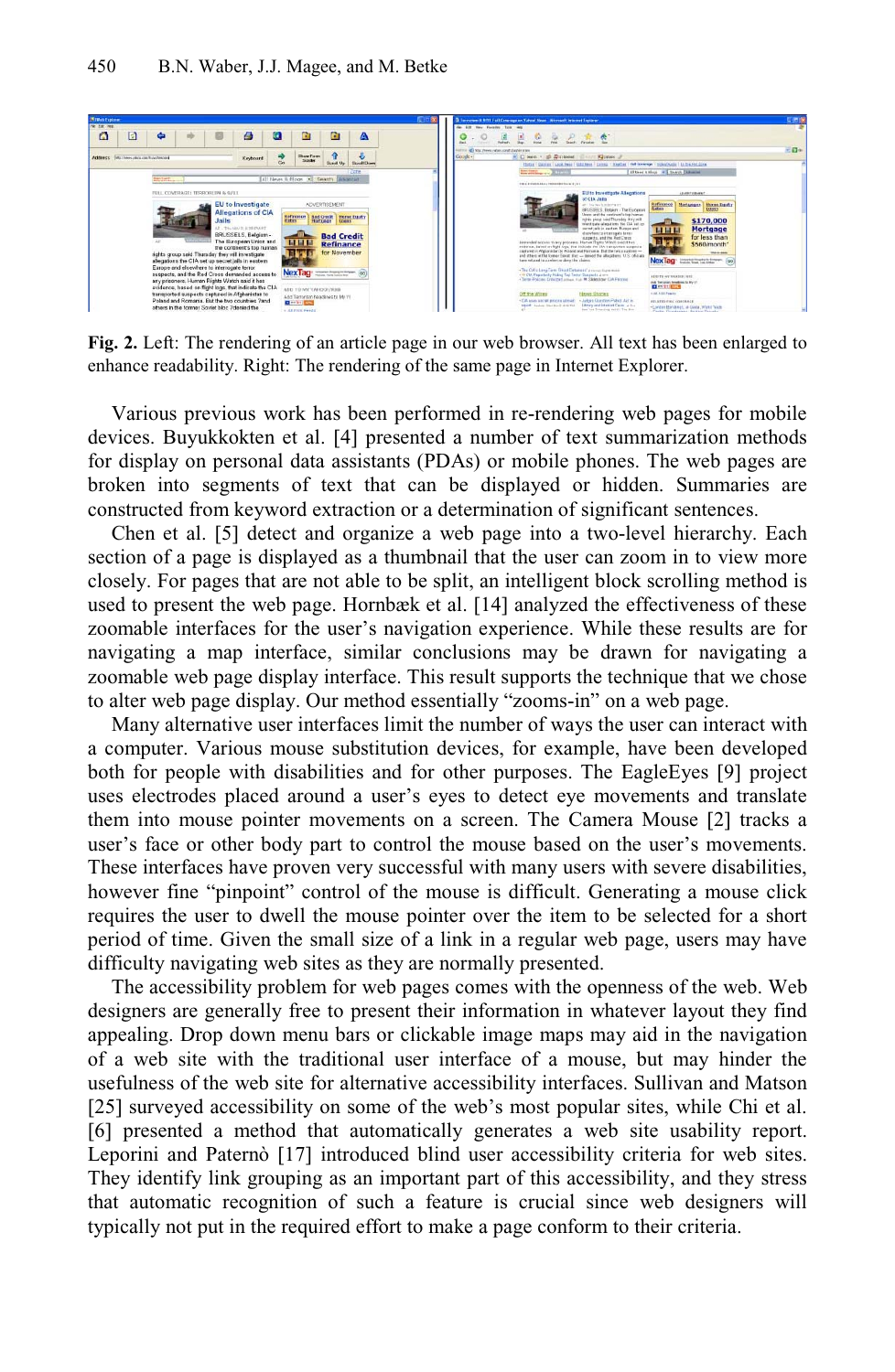Duda et al. [10] summarize a number of point clustering algorithms and implementation techniques. Particularly relevant to this work is their description of agglomerative hierarchical clustering and clustering in the presence of unknown data structure. Agglomerative hierarchical clustering creates clusters by merging the closest clusters together until the desired number of clusters is reached, thus giving the result a minimum variance flavor. They also describe methods for evaluating the validity of cluster splitting by examining the behavior of a fitness function as the number of clusters are increased, stopping splitting only if the split results in a fitness function increase that falls below that found by a thresholding function.



**Fig. 3.** Interface window to confirm that the user wanted to select a link

## **3 Web Browser**

In our IWeb Explorer web browser [20], we addressed several problems that users with disabilities had with traditional web browsers such as Microsoft Internet Explorer and on-screen keyboards. Perhaps the most glaring problem of conventional web browsers is the lack of an opportunity for the user to confirm that a link was selected correctly. Our confirmation window, shown in figure 3, has yielded a positive response in preliminary tests with users with disabilities, and we hope to further improve this browser by allowing users and their caretakers to change the way that different pages are displayed to suit their individual needs.

Screenshots of our browser for both an article and index page compared to the rendering provided by Internet Explorer are shown in figures 1 and 2. The link text clearly stands out on index pages much more in our browser since it is enlarged to address the problem of mouse clicks generated by dwell time in mouse substitution devices, while article text is enlarged to enhance readability. This is done automatically using our web context recognition method, which is described below.

When people with disabilities used this web browser without our web context component, effective web browsing was not attainable [20]. It therefore became clear that to make web browsing applications viable for all users, web context needed to be leveraged.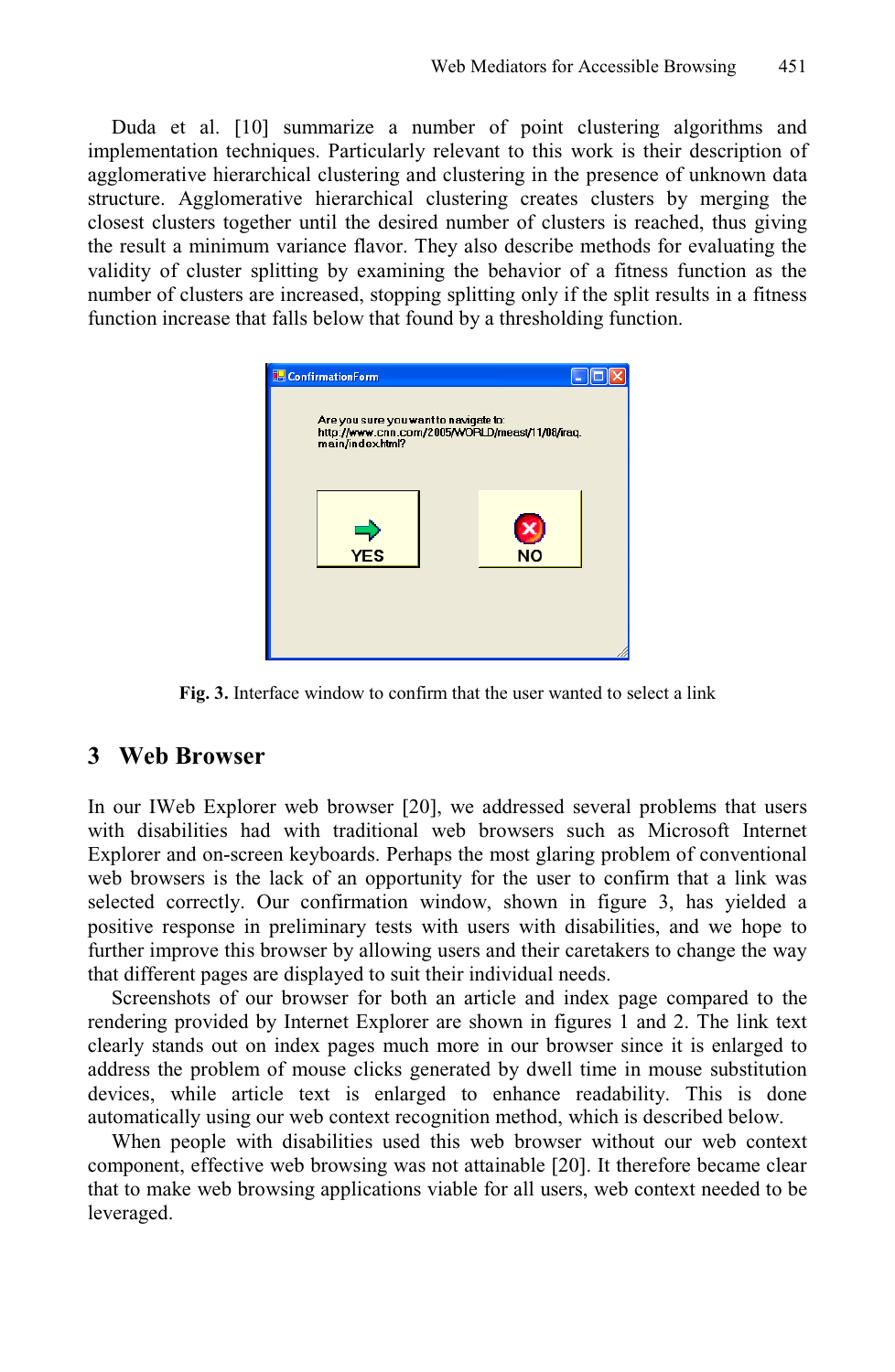## **4 Web Context Recognition**

#### **4.1 Page Classification**

The key observation of our technique is that by examining link percentage we can accurately determine the "type" of a web page. The link percentage is the percentage of text characters that are parts of links as compared to all text characters on a web page. We posit that on sites dealing with news media that there are only two types of pages: articles and indices, where articles contain mostly text and indices contain mostly links to articles and other indices. Below we refer to pages as "dynamic" if their contents change from day to day.

While the idea to classify web pages based on link percentage seems intuitive, the question is, is it actually feasible to break down pages into categories by this onedimensional characteristic? Figure 4 gives an example where a dynamic index page and multiple article pages are clearly separable over time. Does this mean that a single threshold on link percentage will be an accurate classifier for all web sites? From the graphs of the link percentage of article and index pages drawn from four popular web sites over a period of two weeks shown in figure 5, it is clear that a single threshold does not suffice. Index pages have a higher link percentage than articles in most cases, but a single threshold cannot separate these two types of pages across the web.



**Fig. 4.** The link percentage the BBC web site over a period of 8 days. The index page that was chosen was the same, but different articles were chosen at random every day. Observe that there is a clear distinction in link percentage between the index page and the article pages.

For the 50 web sites that we tested, the average ratio of link percentage in index pages to link percentage in article pages was approximately 3, including malformed HTML characters (for the interested reader, the web site that had the highest link percentage ratio in our corpus was that of the Real Madrid football team, with an average index page link percentage of 95.3% and an average article page link percentage of 0.001%). To find these link percentages, we use an HTML parsing mechanism that works on most web pages. HTML is often not well-formed, however, so we perform some further processing after the link text and plain text has been extracted from the HTML code by removing as many extraneous tags as possible.

Once we have parsed a web page's HTML code and determined the link percentage, the issue of determining a proper threshold arises. If the user has not other web pages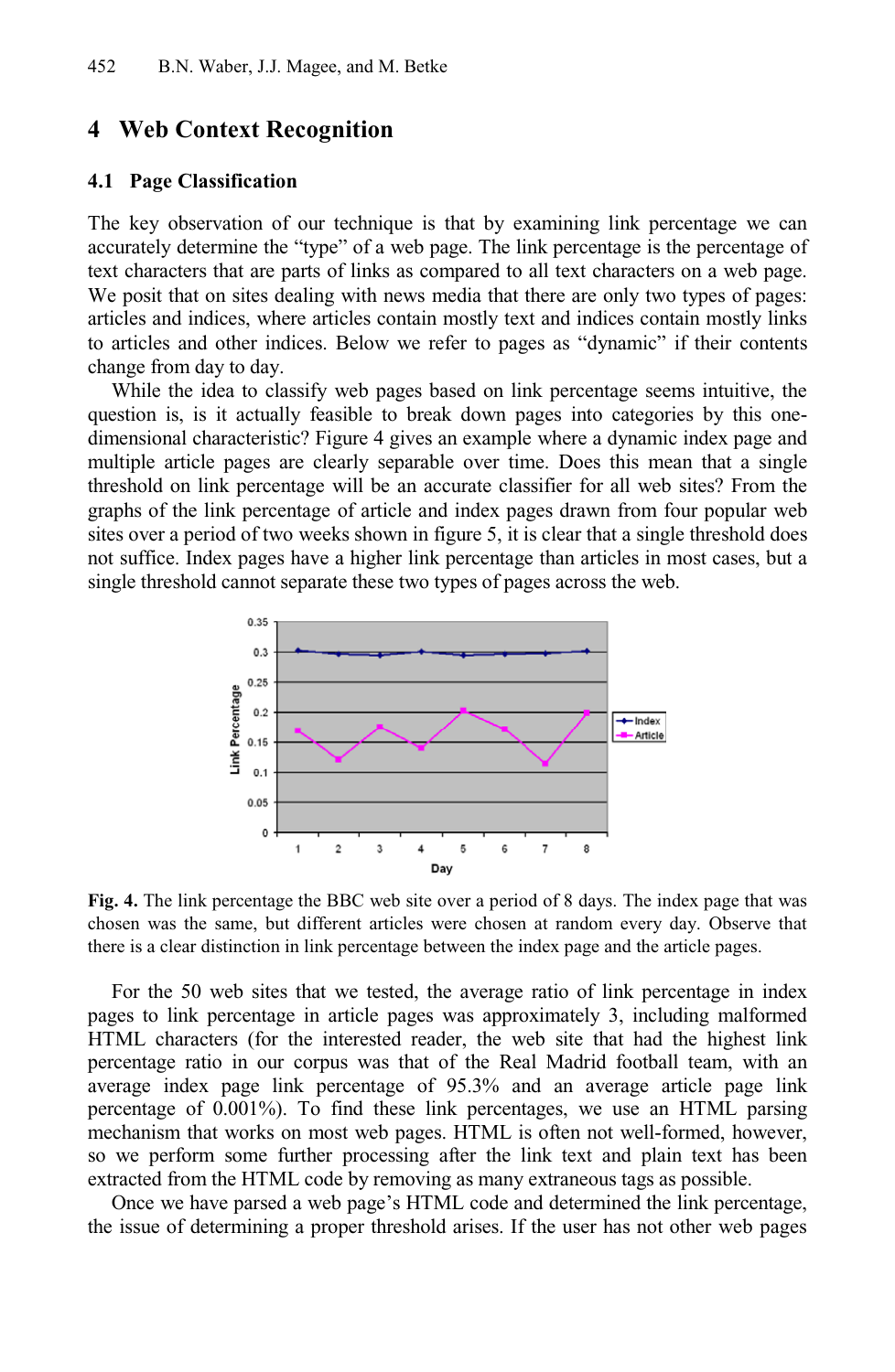

**Fig. 5.** The link percentage for various sites over a period of 8 days. The examined index pages are dynamic and typically change every day. Different articles at these sites were chosen at random every day. While it is apparent that index pages have higher link percentages than articles, there is not one threshold that can separate these two types of pages for all web sites, as shown by the MSN article link percentage rising above the link percentage for the BBC index page. It is also important to notice that, except for the Yahoo index page, the dynamic index pages' link percentages do not change by more than 3%. The behavior of the Yahoo index page's link percentage is due to malformed HTML.

from this site, then we can only use generic thresholds to determine the type of a page. An initial threshold of 0.4 was used in experiments and found to perform reasonably well. After the user has visited at least one page of each type, however, we can begin to discover how the link percentage values of index pages and article pages are clustered. Using the k-means clustering algorithm for each web site, with  $k = 2$ , one cluster for article pages and one cluster for index pages, we can accurately classify future web pages from this site. We use as the initial mean points of the cluster the pages with the lowest and highest link percentage for the article and index clusters, respectively. We then run the k-means algorithm to determine the final clusters. Using these clusters, we choose as our decision threshold the value midway between the link percentage of the page with the highest link percentage in the article cluster and the link percentage of the page with the lowest link percentage in the index cluster. An example where clusters are separated by a threshold computed in this way is given in figure 6. The k-means algorithm can be viewed as a method to approximate the maximum-likelihood estimates for the means of the clusters.

We observed that even dynamic web pages' link percentages do not fluctuate very much over short periods of time. We studied four popular websites over the course of seven months and found that the link percentages for the same index pages had a total range of less than eight percent. Therefore, once a page is visited its link percentage is stored in a database and is retrieved if the page is visited again and no HTML parsing is performed. This saves computational effort and can easily be overridden by the user if the classification results falter because of a change in the web site structure.

#### **4.2 Customized Page Display**

Our web browser enlarged link text on index pages to support mouse substitution interfaces that use dwell time to generate mouse clicks. The browser also enlarged plain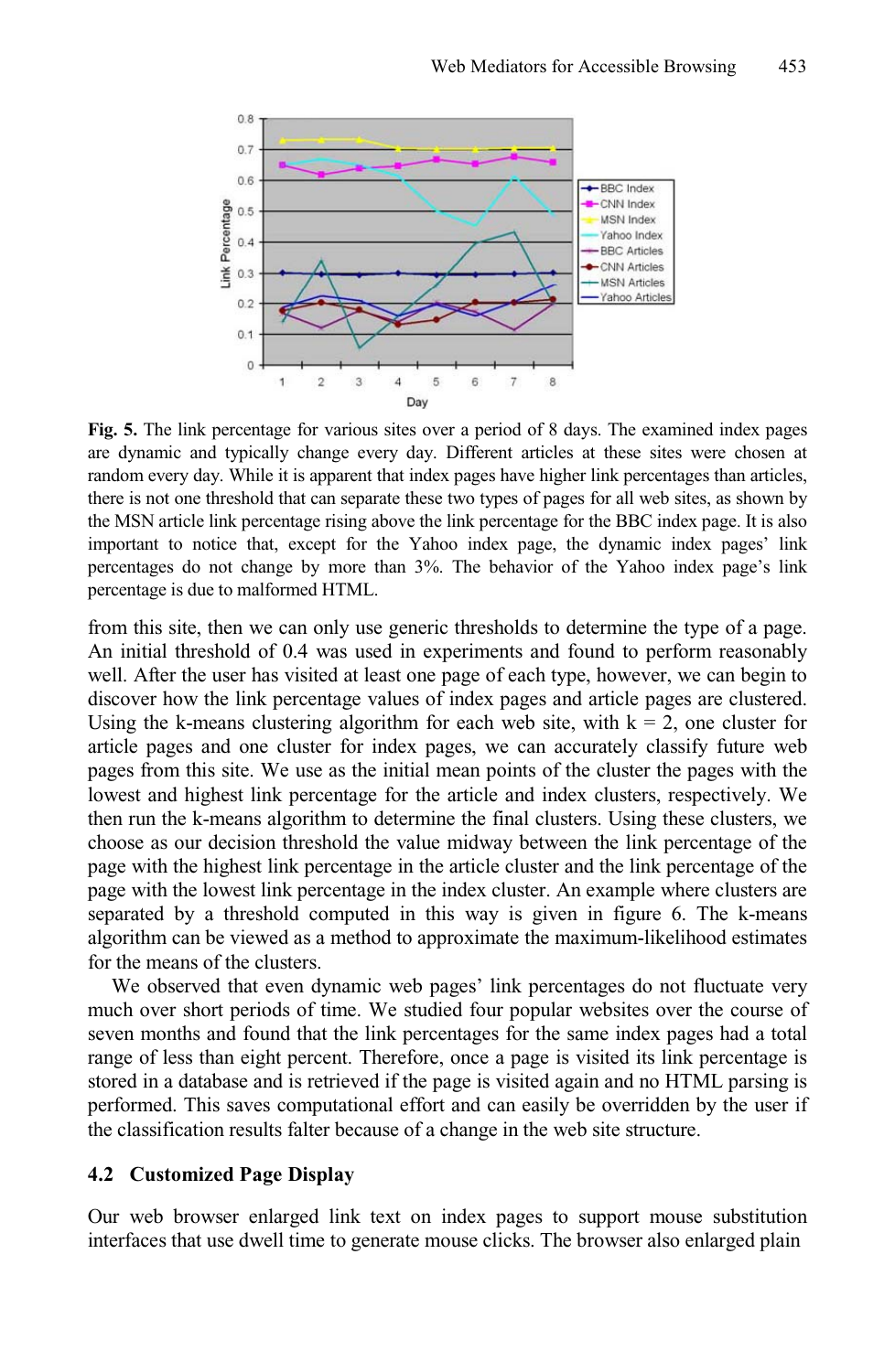

**Fig. 6.** The optimal threshold for link percentage on the Yahoo Sports web site given the link percentages of three index pages and three article pages

text on article pages to enhance readability. This is just one possible display modification, and for certain web pages this may or may not be useful. The user can undo these display modifications if they wish, putting the ultimate decision of the page's display in their hands (see figures 1 and 2 for a comparison of our browser's rendering of a web page using web context to that of Internet Explorer).

We could further enhance the user's interaction experience by changing the way that keyboard or mouse commands are issued depending on the type of web page that the user is viewing in order to facilitate navigation. Moreover, we could provide the user with tools to create their own rules for modifying web page display based on page type. This kind of control is extremely crucial for people with disabilities. With many of the currently available assistive interface systems web browsing is still difficult. For example, using an interface system such as the Camera Mouse [2] to select links or scroll down a page is hard even for users without disabilities. With our method, these users could scroll down an article web page merely by moving the mouse pointer to the left half of the screen, or iteratively cycle through links by performing the same action on an index page. It is our hope that this method can alleviate some of the accessibility problems that people with disabilities have with current interface systems. We also hope that future work will place more emphasis on the context of their actions to enrich the interactive experience and make it more effective and efficient.

Another aspect of customized page display is the use of manual corrections if a user has a preference for a different display than provided by our method or if the web page was misclassified, which occurs when pages were created with malformed HTML (see below). We decided that the best course of action is to omit the page in question from the clustering algorithm altogether.

# **5 Link Grouping**

Link grouping allows users with severe disabilities to use a scan-based mechanism to tab through a web page and select item. This can substantially improve the user's rate of communication, and could be applied to mouse substitution interfaces by allowing users to click on a group of links so they can more easily select the desired single link.

### **5.1 Link Tree Creation**

The link tree creation step of our link grouping algorithm creates the framework under which we can cluster points according to their location on the web page as well as their location in the HTML code. Essentially our method leverages the structure of the HTML code, which can be quite nicely represented in tree form by allowing an element to be a node in a tree and the elements that it encapsulates to be its children.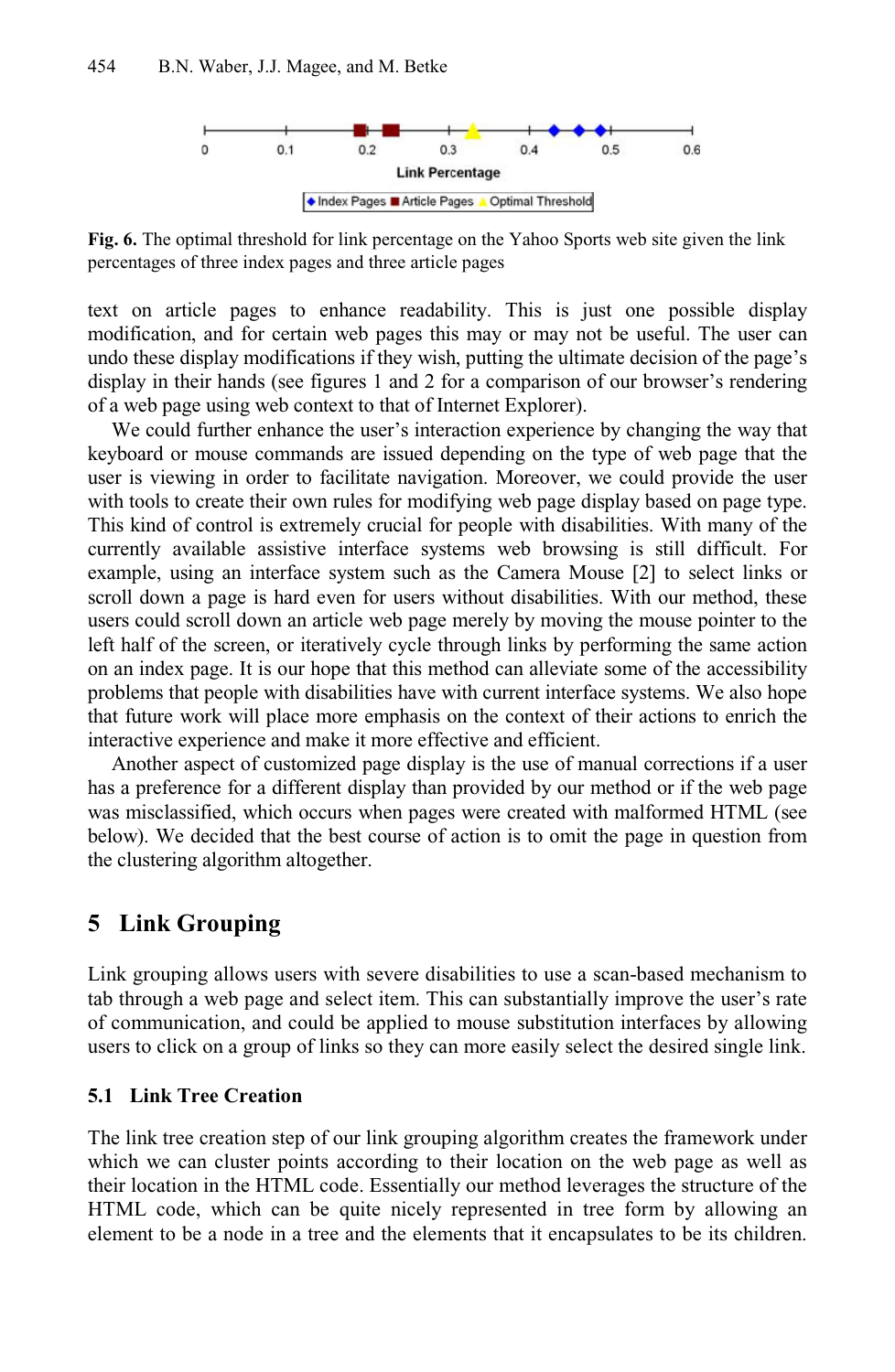An example link tree along with the HTML code that it was created from is picture in figure 7. The tree representation allows us to employ a divide-and-conquer method from grouping as described below. Our method can also use this tree to constrain link grouping so that groups do not span inappropriately across the web page. Note that it is not that such across-page grouping is incorrect per se, rather that it would create a very unnatural grouping consisting of circles of links that did not respect the structure of the web page. In addition, this would leave us with a very unconstrained clustering problem, and we certainly prefer an approach that can apply the divide-and-conquer paradigm to the grouping problem.



**Fig. 7.** The left figure represents the link tree for the HTML code on the right. At the leaves are the link nodes, and the internal nodes are the first common parent of its children in the DOM tree. The parents of each node in the DOM tree that are not represented as internal nodes of the link tree are shown in blue. This example can best be understood by examining the HTML code and viewing the structure of the DOM tree. Observe that the first common parent of the link to "bar.html" and the link to "boo.html" is the "<P>" node. Therefore this is their parent in the link tree. Next, note that the first common parent of the link to "foo.html" and the "<P>" node is the "<BODY>" element, which is the root of the tree.

The pseudocode for link tree creation is shown in algorithm 1. Our algorithm, *CreateLinkTree*, takes as input an HTML DOM tree and outputs the link tree. The algorithm starts at the links of the DOM tree and traverses it until it reaches the root node of the document, marking every node that it visits along the traversal (line 9). If, however, it comes across an already marked node, our algorithm converts that node into an internal node in the link tree, connected to the link nodes that already marked it (lines 5 and 6). If that link node has already been incorporated into a subtree of the link tree, that subtree becomes the current node's child. Traversal of the DOM tree then stops. The last case that can occur is that a link traversal will arrive at a node that is already an internal node in the link tree. Here the link will simply add itself as another child to that node and stop traversal.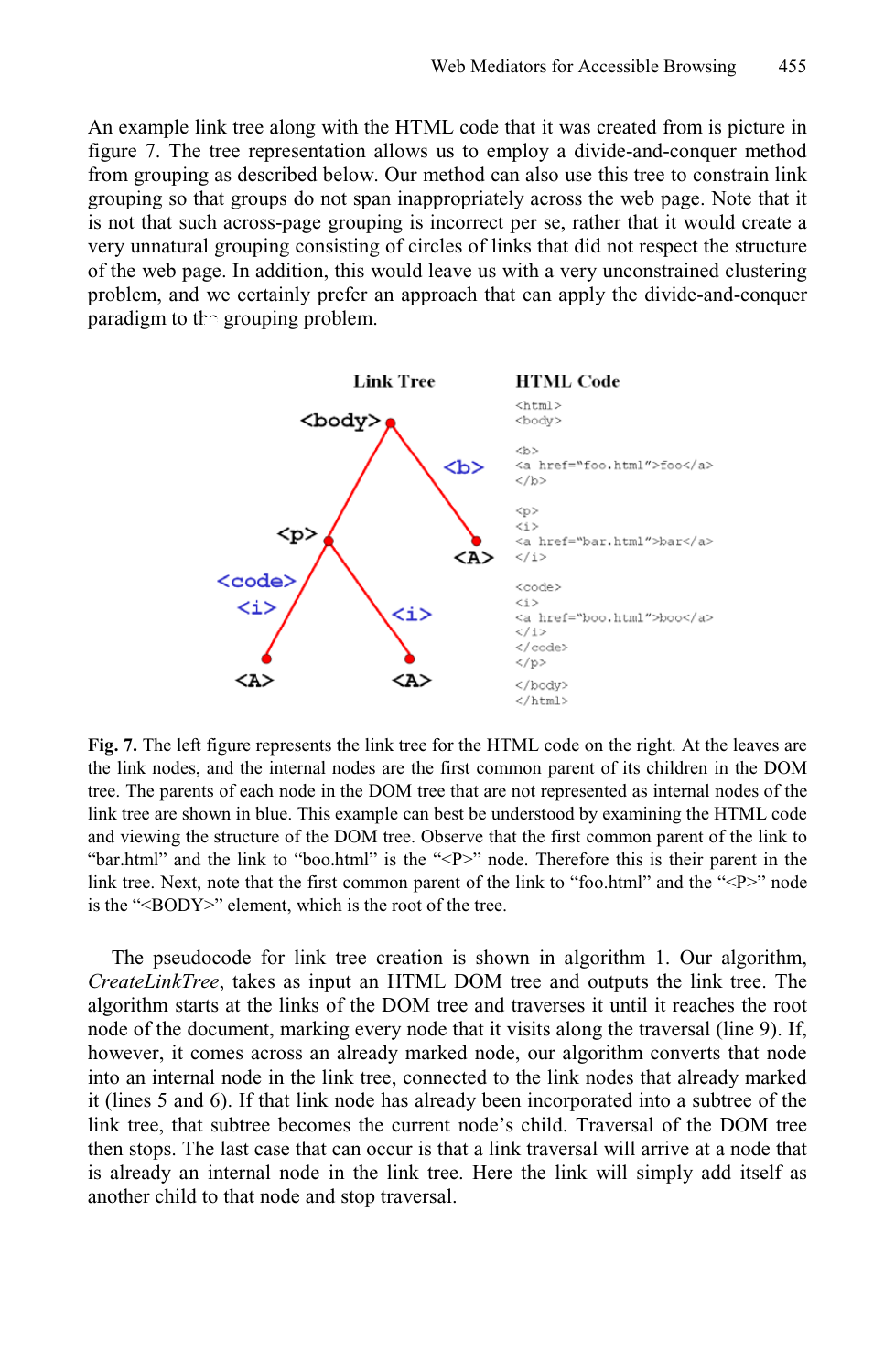In the worst case, the links do not intersect until the "<BODY>" node of the DOM tree (since this node must encapsulate all links). If there are n links, and the height of the DOM tree from the link nodes is  $log(q)$ , where q is the number of elements in the DOM tree, it is clear that the link tree creation algorithm is bounded by *O(nlog(q))*, since our method must make n traversals of length  $log(q)$ . Note that typically  $n \leq q$ .

```
Algorithm 1 CreateLinkTree: 
Input: HTML DOM Tree T, Output: Root of the link tree 
  1: for each link a in T<br>2: traverser = a
         traverser = a
   3: while traverser.parent != root 
   4: traverser.parent.child = a 
   5: if marked(traverser.parent) 
   6: make node(traverser.parent) 
   7: break 
   8: end if 
   9: mark(traverser.parent) 
   10: traverser = traverser.parent 
   11: end while 
   12: end for 
   13: return root
```
## **5.2 Link Grouping**

The link tree creation step of our algorithm has now given our method the machinery to perform link grouping. For all of the clustering steps below, our algorithm, GroupLinks, uses a set of points defined by the position of the links on the rendered web page in Cartesian coordinates. In general, our algorithm traverses the link tree from the top down and attempts to merge the clusters of link points of one of its child nodes with those of another child node if each child has only one link cluster. The optimal number of clusters is chosen by the criterion function defined below. Pseudocode for the link grouping algorithm is given in algorithm 2.

```
Algorithm 2 GroupLinks: 
Input: Link Tree Node R, Significance p 
Output: Link Groupings 
  1: if isLeaf(R)<br>2: return R.
           2: return R.position 
   3: end if 
   4: for each child c of R 
   5: groups(c) = GroupLinks(c) 
   6: end for 
   7: mergeGroups = {groups(c)} s.t. 
   8: num_clusters(groups(c)) = 1 
  9: create hierarchical clusters(mergeGroups)
   10: current_clusters = 1 
   11: while equation 1 is not satisfied 
   12: current_clusters++ 
   13: end while 
   14: return clusters(current_clusters) + 
          Σ[num_clusters(groups(c)) | 
          num clusters(groups(c)) 1]
```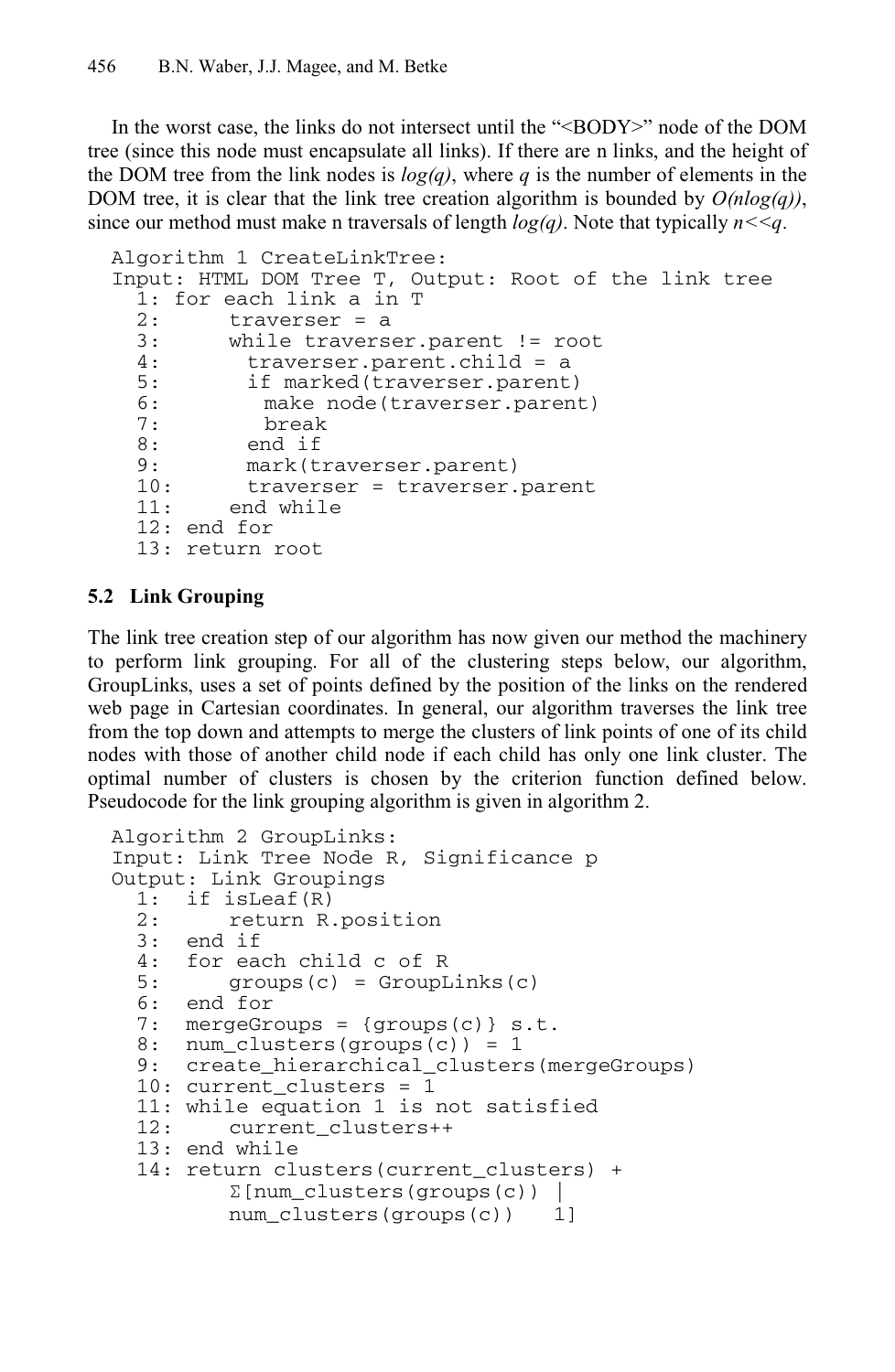More specifically, using the link tree as a structural guide, the algorithm recursively breaks down the clustering problem into that of merging the link point clusters of children nodes together, starting at the root node, by a criterion function. If our method cannot merge all of the children of some internal node together, then, intuitively, these link groups should be excluded from merging with other groups at higher levels in the tree. As stated earlier, doing so would violate our constraint of respecting the structure of the web page.

At the current node, call it node i, the method first runs the link grouping algorithm on all of its children (line 4). If node i has no children, it is a link and thus simply returns its position to its parent as a single cluster (line 2). Otherwise, the algorithm checks which of node i's children can be merged (line 7), which is the case if each child returned only a single cluster of points. For all of node i's children that can be merged, our method runs the agglomerative hierarchical clustering algorithm on the mean points of each of its children's clusters (line 8). This algorithm essentially merges the closest clusters at every step. As stated above it is for this reason that we can expect the clusters to have low variance. Assuming that there are c children of node i, this gives our algorithm a total of c clusters before i is processed.

The next step is to determine the optimal number of clusters. We do this using the equations (due to [10]):

$$
J(k+1)/J(k) = 1 - 2/d\pi - \alpha \ 2(1 - 8/\pi^2 d)/nd \ . \tag{1}
$$

where  $J(k)$  is the SSD error for k clusters, d is the distance between the means of the clusters that were split to create  $b + 1$  clusters from b clusters, and n is the number of points in all clusters.

The parameter  $\alpha$  is determined by solving the equation:

$$
\alpha = 2 * erf^{-1}(1 - p/2). \tag{2}
$$

where erf is the Gauss error function, defined by the equation:

$$
\text{erf}(x) = 2/\pi \int_{0}^{x} e^{-t^{2}} dt.
$$
 (3)

Here, p is the significance level at which we believe that we have at least  $k + 1$ clusters. Our algorithm starts with  $k = 1$ , stopping once the inequality in equation 1 is violated. It then returns the resulting clusters.

Naturally, having k+1 clusters will yield a lower SSD error than k clusters. Essentially, what equation 1 does is model the clusters as k different normal distributions and check that the error reduction that we see is not due to chance at the p significance level, since if there actually were only k clusters we would expect any other clusters that formed to be formed by chance.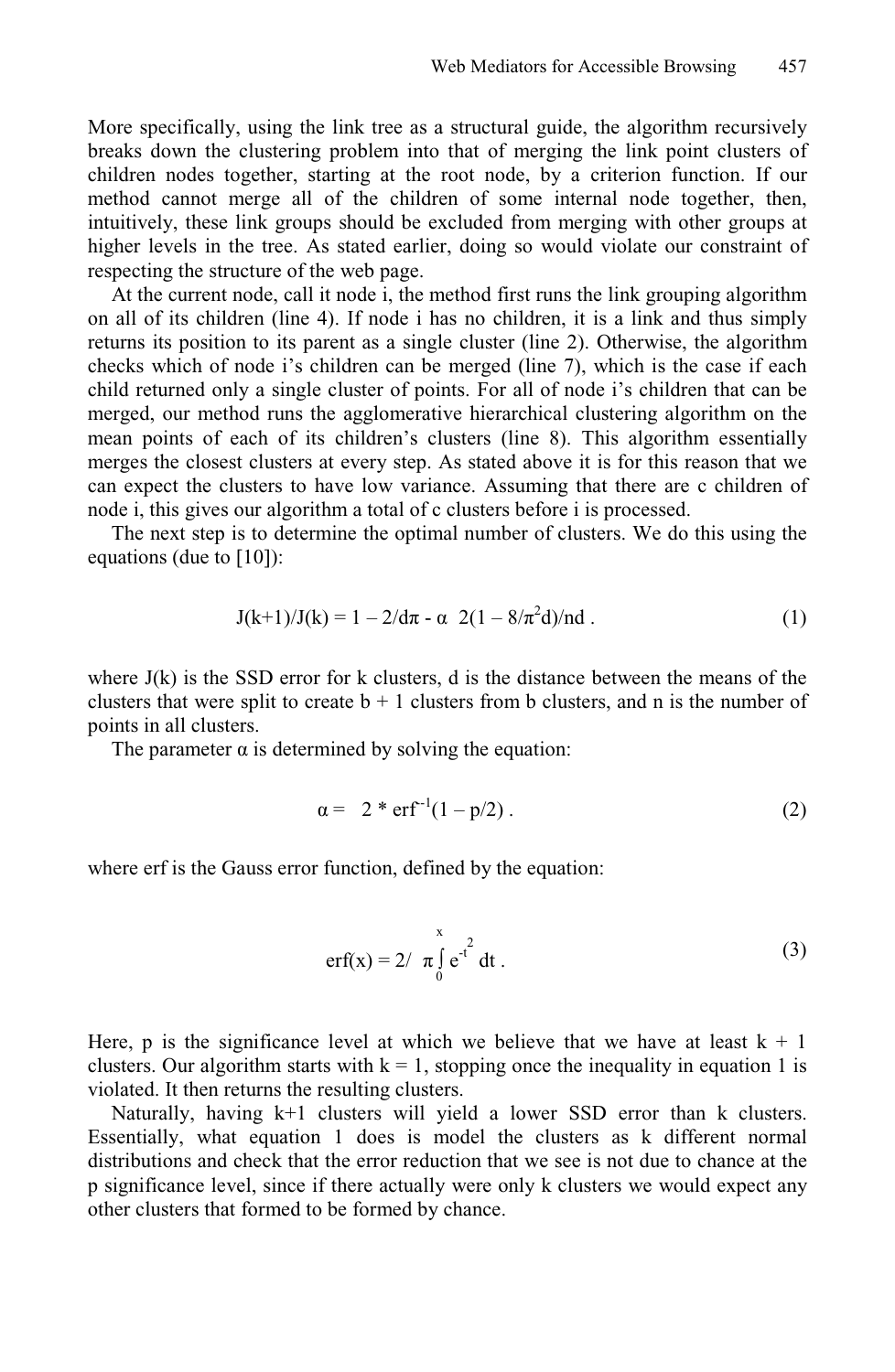Once the final clusters have been returned to the root node, we can modify the web page to make it more accessible to users with disabilities. While this modification mechanism can be accomplished by various parameterized functions, in our implementation we choose to use color to identify links in the same group, using different colors for different groups. This is shown in figures 8 and 9. Other options include link enlargement when the mouse cursor hovers over a link group, making all links in a group lead to a page where the links are made very large for easy navigation, and many other possibilities which we will explore further in the Future Work section.

#### **Background**

leditl



Heimaey before the eruption

Iceland is a region of frequent volcanic activity, due to its location astride the Mid-Atlantic Ridge, where the North American and Eurasian Plates are moving apart, and also over the Iceland hotspot, which greatly enhances the volcanic activity. It is estimated that a third of all the basaltic lava erupted in the world in recorded history has been produced by Icelandic eruptions.

innaeviar (Icelandic for Westman islands) archipelago lies off the south coast of Iceland, and consists of several small islands, all formed by The Vesti eruptions in the Holocene epoch. Heimaey, the largest island in the group and the only inhabited one, also contains some material from the Pleistocene era. The most prominent feature on Heimaey before 1973 was Helgafell, a 200 m (650 ft) high volcanic cone formed in an eruption about 5,000 years ago.

The Vestmannaeyjar archipelago was settled in about  $874$  AD, originally by escaped Irish slaves belonging to Norse settlers on the mainland. These settlers gave the islands their name, Ireland being west of mainland Scandinavia. Although plagued by poor water supplies and piracy during much of its history, Heimaey became the most important centre of the Icelandic fishing industry, having one of the few good harbours on the southern side of the country, and being situated in very rich fishing grounds.

Since the settlement, no eruptions had been known to occur on the islands until 1963, when a new member of the archipelago, Surtsey, was formed by a four year eruption which began offshore about 20 km (12 mi) south-west of Heimaey. However, offshore eruptions may have taken place in 1637 and 189 Scientists have speculated that volcanic activity in the archipelago may be increasing due to the southward propagation of the rift zone which crosses Iceland.

**Fig. 8.** A Wikipedia (http://www.wikipedia.org) web page that has been processed by our link grouping algorithm. The different link groups are in different colors so that the user can easily pick out different groups. In this page, shown only partially here, 66 clusters were found.



**Fig. 9.** Left: The link tree for the web page on the right. The links in the tree have the color that they were given in the web page after they were processed by our link grouping algorithm. Right: An example web page processed by the link grouping algorithm.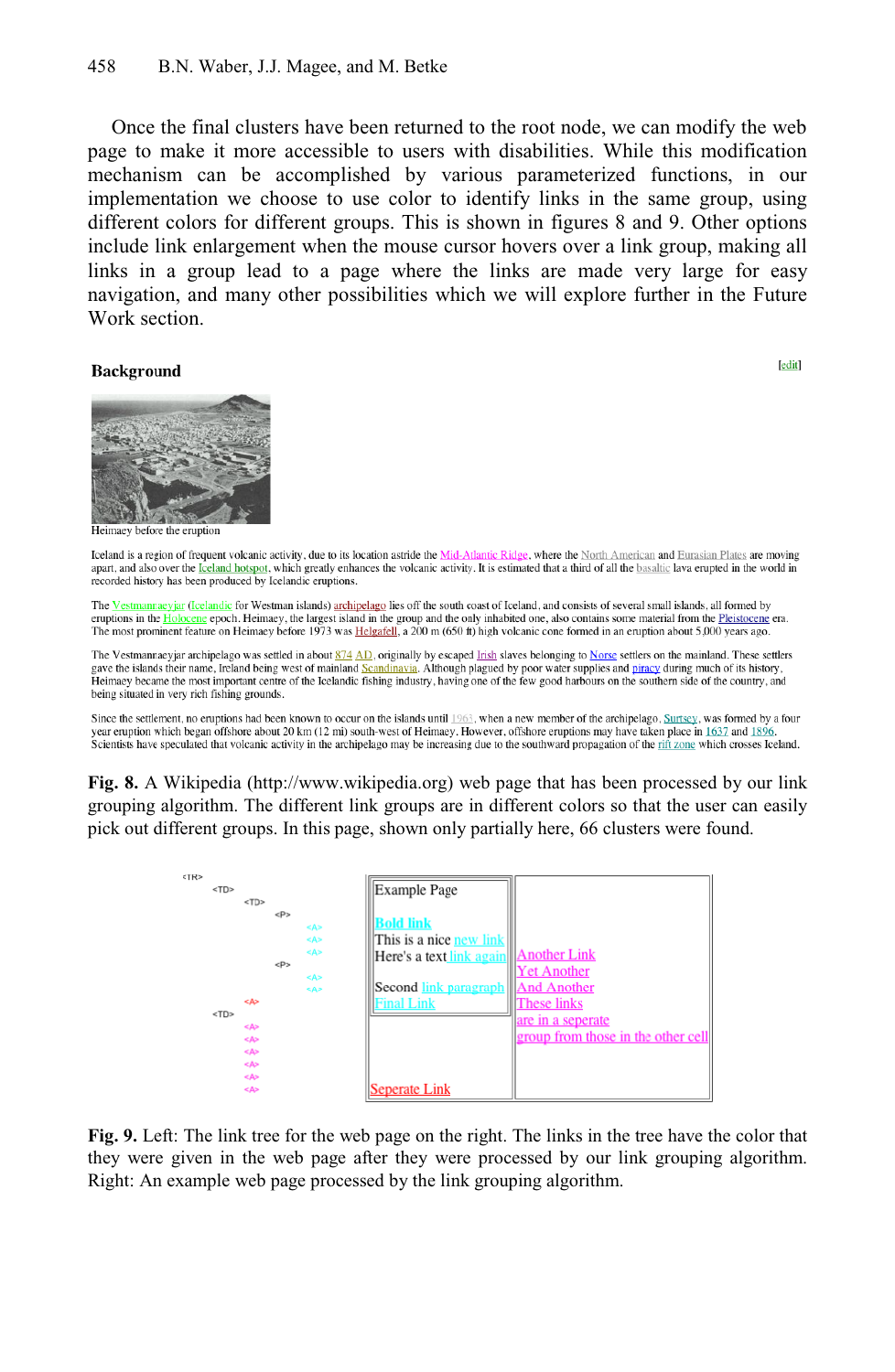The link grouping creation algorithm is bounded by  $O(n^3)$  in the worst case, where *n* is the number of links, since our method must find the closest group at every step of hierarchical clustering, for *n* steps. Note that this worst case is only realized if every link has only one common parent at the root of the link tree, which does not happen in practice since that would require essentially no other content on the web page. Since the link tree exhibits the structure of a tree with branching factor *b* in the average, the algorithm is bounded by  $O(b^2 \log_b(n))$ , since the height of the link tree is  $\log_b(n)$  and the algorithm needs to create *b* clusters at each level of the tree. If no links can be merged, the algorithm stops at the leaves of the link tree and is bounded by  $O(b^2)$ . In practice, we measured a runtime that falls somewhere in between the last two bounds that we derived, since typically we can merge only some of the link point clusters at each node. Note that the runtime depends heavily upon the p used in equation 2, since p essentially bounds the size of a cluster in 2D space. The complete algorithm, including the creation of the link tree, then, for the bound on the link grouping algorithm of  $O(b^2 log_b(n))$ , is simply  $O(nlog(q))$ , as long as we have  $b \lt \lt n$ , which is again normally the case.

Suppose that our user is using a simple tab interface which requires the user to press the tab button once to move to the next link and enter to click on the link. Using our grouping algorithm, this user could select a specific group and then an individual link. Assuming that there are *c* final clusters and that each group has an average of *s* links, the average number of tabs required to click on a link would be *c+s/2*. In comparison, the tab-based interface that is currently employed on commercial web browsers has an average number of tabs of *n/2*. Therefore, our method improves the communication rate of users by a factor of  $n/(c+s)$ . Note that if *s* is too large, we could simply split each cluster into subgroups in order to minimize the number of tabs required and maximize  $n/(c+s)$ , but that is left to future work. As a precaution, if only one cluster is created then the grouping is not used, since this would result in requiring the user to press the tab button once just to be able to perform the original selection task. Clearly, in the worst case, where the number of clusters equals the number of links, our method performs as well as the current tab-based implementations on web browsers, and due to the trivial computational cost of our grouping algorithm (the highest number of links in our web corpus of 300 pages was 1250, and the link grouping program ran in under a second), our method could be an integral component for an accessible web browser, or any web browser in general

## **6 Experiments**

To test our web context method we used it to classify web pages from a corpus of the top 25 news and top 25 sports web sites as rated by Alexa Web Search (URL: www.alexa.com). For each web site, three index pages and three article pages, as categorized by a human observer, were used for testing for a total of 300 web pages. One index page and one article page from each web site were randomly chosen to create an index cluster and an article cluster in the web context program, and these pages were not included in the test set. Since users often only browse a small number of web sites [19], we expect that in practice our method will eventually have enough data to find the true link percentage distributions of article and index pages.

We compared our method to a static threshold technique, which used a predetermined global threshold (a link percentage of 0.4) to differentiate between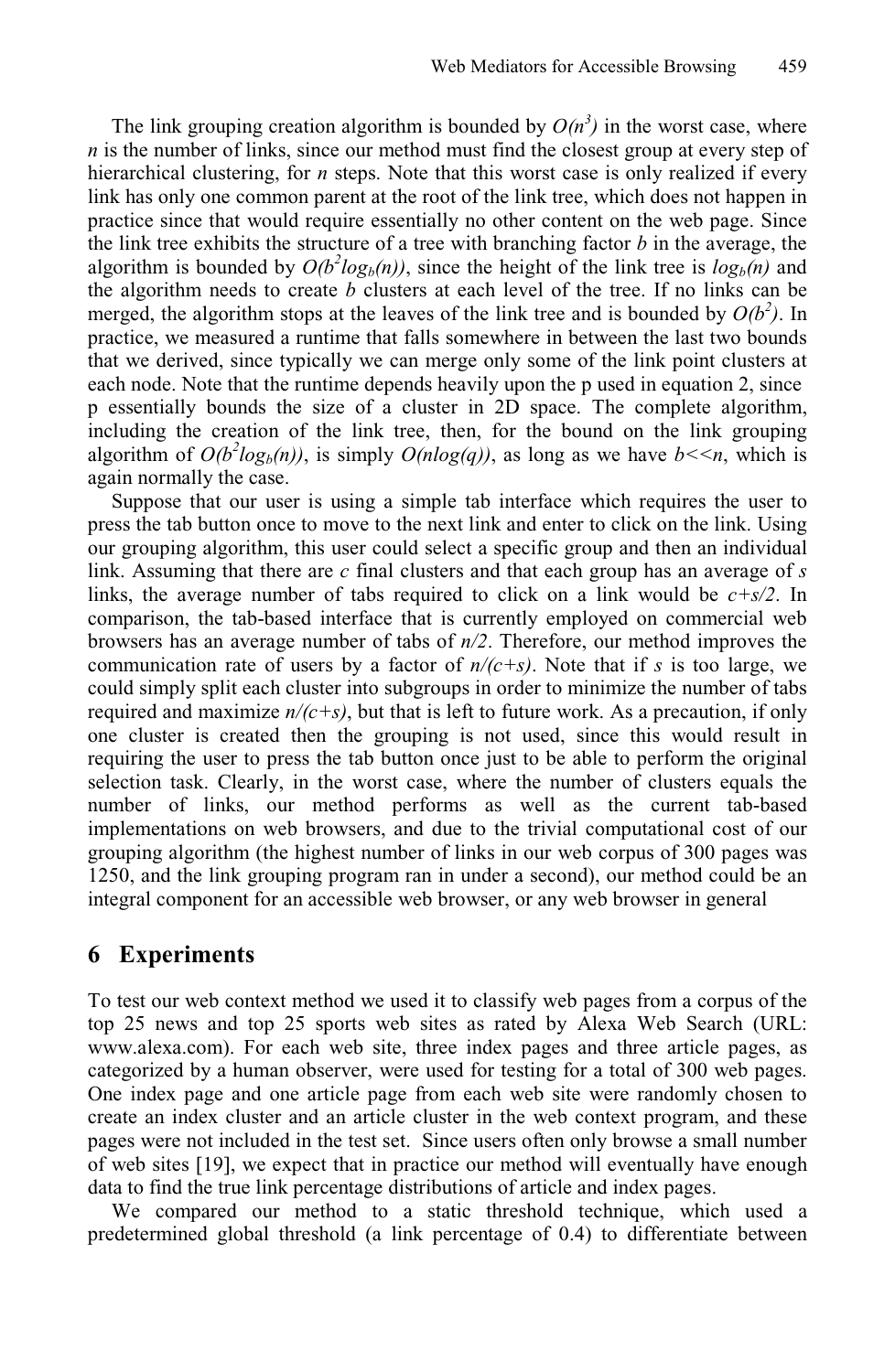index pages and articles. We treat this classifier as the baseline in our discussion of results, since it is the simplest solution to the classification problem. We also compared our method to an "optimal" classifier, which chooses the best possible classification threshold for each web site. This is merely a theoretical classifier; given complete knowledge of what the correct classifications are, it finds the optimal classification threshold.

There were many web pages that contained severely malformed HTML, as evidenced by the fact that even the optimal classifier did not generate 100% accuracy on every web site. The results are shown in figure 10, broken down by site category (news or sports). The average classification accuracy for each method is shown in table 1, and a graph comparing the static threshold method and the clustering method is shown in figure 11. In figure 10 and 11 accuracy of 100% implies that all pages in the test set for a particular web site were classified correctly, while 83% implies that five out of the six pages in the test set were classified correctly, and so on.





Fig. 10. The classification accuracies for the three different classifiers. Left: Accuracies on 25 news web sites, containing a total of 150 web pages. Right: Accuracies on 25 sports web sites, containing a total of 150 web pages.



**Fig. 11.** Left: A comparison of the static threshold classifier and the clustering method. As the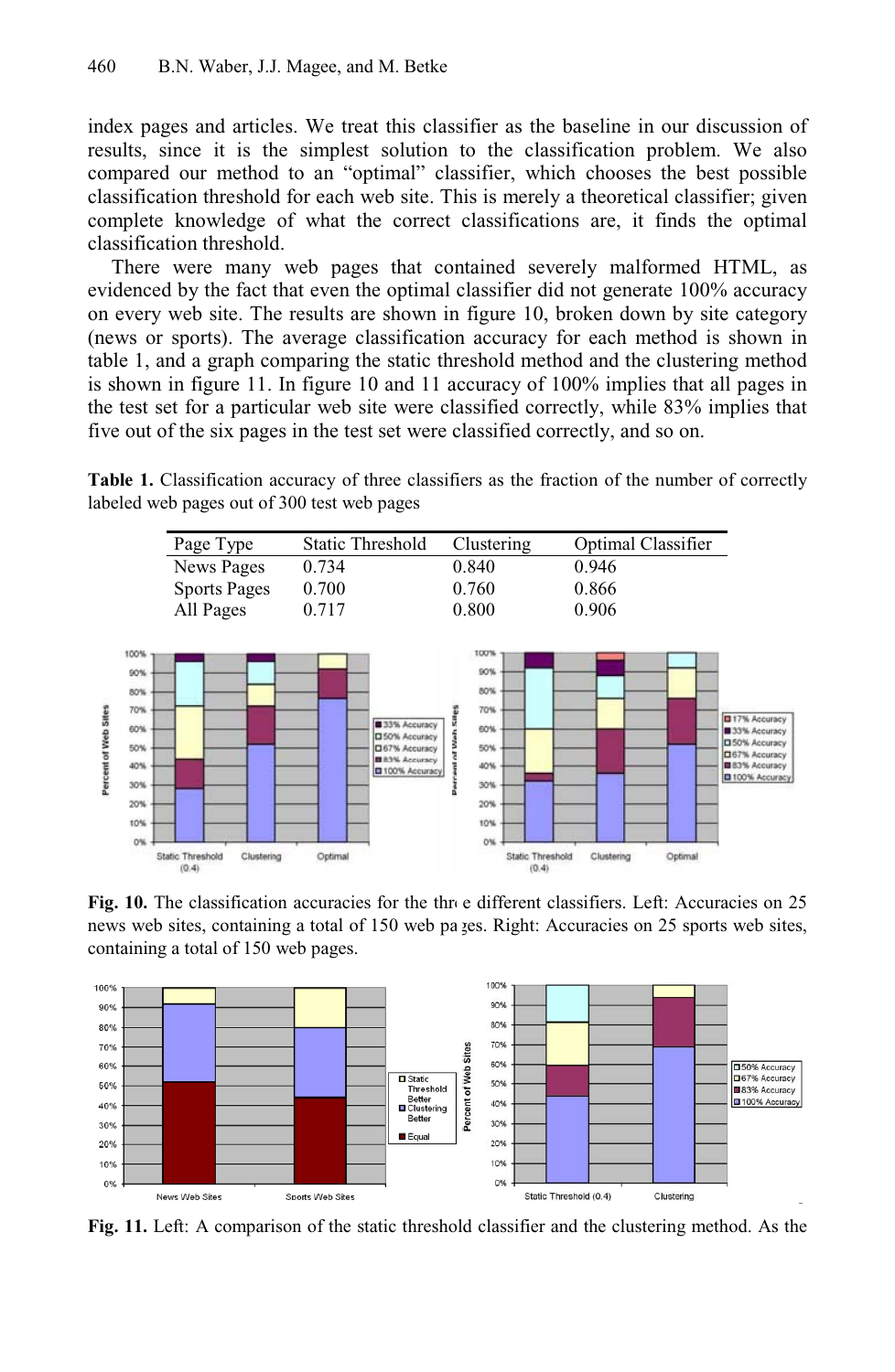HTML parsing improves, evidenced by the higher accuracy of the optimal classifier for the news web site data set, so does the performance of our clustering method. Right: The classification accuracy for the static threshold and clustering methods on sites for which the optimal classifier achieved 100% accuracy. Our clustering method correctly classified 94% of web pages, while the static threshold method only classified 80% correctly.

To evaluate our link grouping method, we tested it on a number of web pages from our original corpus using a significance level  $p = 0.001$ , which kept the link groups to a reasonable size. We discuss the results of these experiments below.

### **7 Results and Discussion**

#### **7.1 Web Context**

In our experiments, the clustering method gave higher performance than the static threshold method, correctly classifying 80.0% of the test pages compared to the static threshold's 71.7%. Our method's accuracy, however, is clearly not equivalent to the optimal classifier, which classified 90.6% of the pages correctly. The other 9.4% of pages had highly malformed HTML code, since when the experimenter hand labeled the link and plain text, these pages were found to cluster in the expected fashion and often the hand labeled link percentages differed from those given by the parsing program by over 40%.

It is also interesting that our method achieved better results than the static threshold 38% of the time, while only having poorer performance in 14% of our experiments. This result is encouraging because it shows that we are consistently outperforming the baseline classifier and reaching a level of performance that is close to that of the optimal classifier.

It also makes sense to ask how the static threshold and clustering methods compare when all web sites where the optimal classifier did not achieve 100% accuracy are removed. Then we see the clustering method achieved 94.0% accuracy, while the static threshold technique rose to only 80.1% accuracy. These results are shown in figure 11. The clustering method performed better than the static threshold on 47% of the web sites, and the static threshold method performed better on only 9.4% of sites. This indicates that as HTML parsing accuracy increases, our clustering method gets closer to 100% accuracy. Indeed, there are still some parsing errors left over in this group of sites, only less of them and of smaller magnitude. It seems clear that combining our method with an "HTML cleaning technique" such as that introduced in [27] would yield extremely high levels of accuracy.

The strength of our method is that it finds the proper threshold between index and article pages in a web site given little data. The fact that we do not know a priori which web pages are indices and which are articles poses a problem if the user visits only pages of a single type. The algorithm will then assume that one of the pages is in fact an index and thus erroneous clusters will emerge until the user visits a page of the other type. This is not a problem if the user can turn off our web page classification method for certain sites that do not have different kinds of pages. It is important to make the user aware of this caveat, lest they prematurely turn off the algorithm for sites where it would work appropriately if it had more information.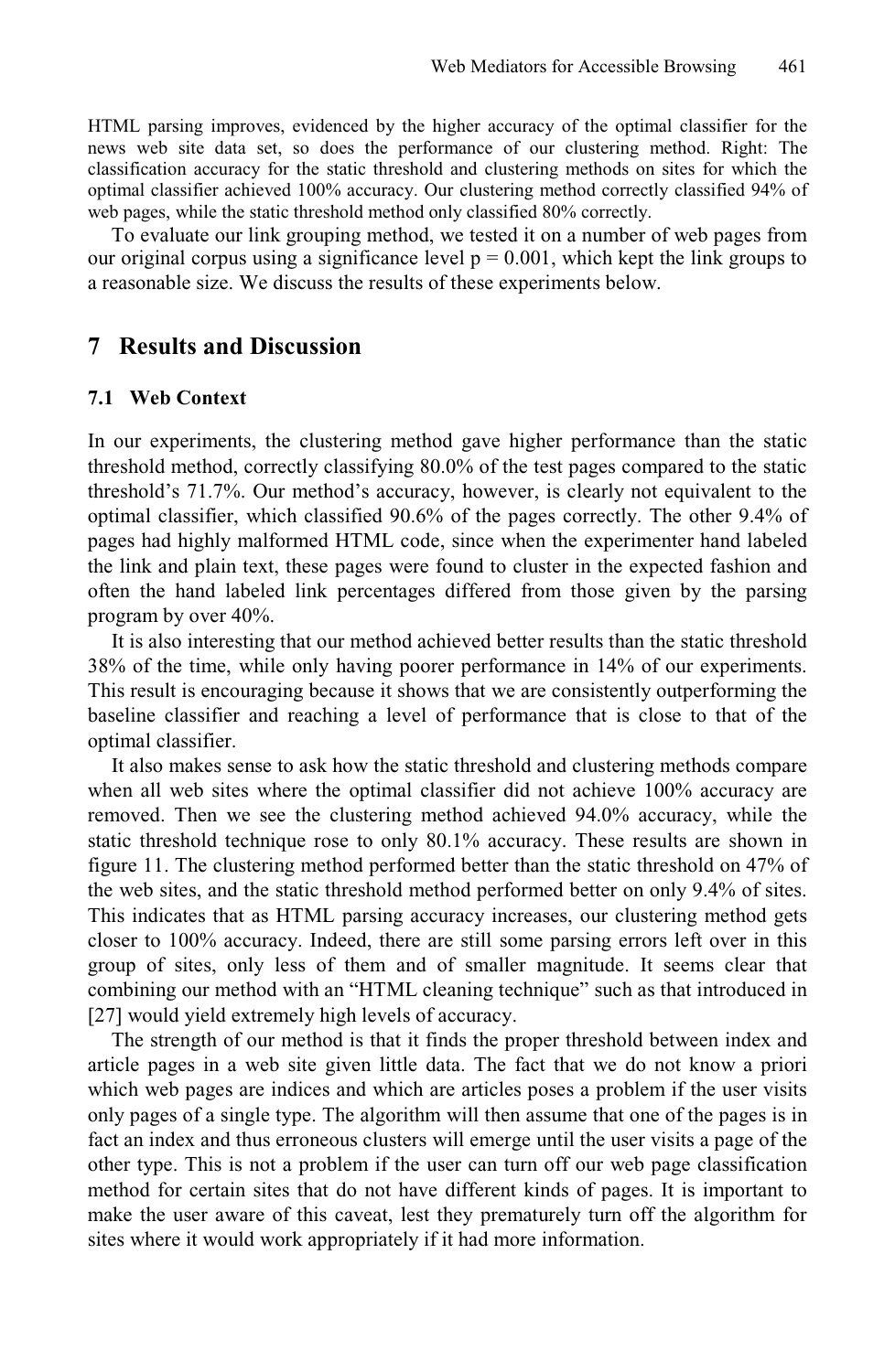Note that, in general, users will collect more data from each site over the course of normal browsing, so we would expect even better results than those reported here. Our experiments are meant to show merely the bare minimum of what our method is capable of.

It also may be unsettling that we ignore images, display markup, and position information. While we realize that these are important parts of a page's content, it is difficult to develop rules that would generalize to the entire web, since some articles have many images while index pages have very few. Some images, however, are used as links in place of text. It is unclear exactly how influence should be computed for these images, but these images may prove useful as an additional cue in a future extension of our system, although currently they are ignored during processing.

In addition, text markup is used in many different ways with rather loose rules governing their use, and given that our classification performance is extremely high, it does not seem that the extra processing required would generate large gains in accuracy.

### **7.2 Link Grouping**

The results for link grouping varied widely, with the reduction in tabbing by the factor of  $n/(c+s)$ , spanning from a factor of 40 to an improvement of only 1.5, with a mean of 12. In addition, our algorithm on average took 0.2 seconds to run, with the longest time at 0.8 seconds. Thus our method clearly runs in real time and provides real performance gains for the user.

Our link grouping algorithm has shown itself to be quite versatile and effective, working across web pages in multiple languages with a myriad of layouts. While is difficult to state what the "correct" link grouping would be in an objective manner, personal experience with the algorithm has shown that it does indeed respect the layout of the page and provides very intuitive groupings on most pages. As a bonus, our method is easy to plug in to any web browser, since it was built entirely in code that can be inserted directly into a web page by a browser.

Actual modification of web page display, however, did not receive as much attention as the algorithm itself. There are innumerable possibilities for modifications, and these vary drastically with the intended audience. We will explore some of these possibilities below.

## **8 Future Work**

Extracted HTML text characters can clearly be used to form a very accurate classification algorithm, but in order to push accuracy higher we may need to use other cues. Using rendering data to weight text according to its centrality in the displayed page (i.e. weighting text that is closer to the top and middle higher than text that is more towards the sides and bottom) appears to be an attractive extension, although it is not clear if a general rule can be developed that works for a broad segment of web sites.

We may also wish to handle pages that contain a high volume of images used as links rather than text links. While not encountered in our test corpus, handling of such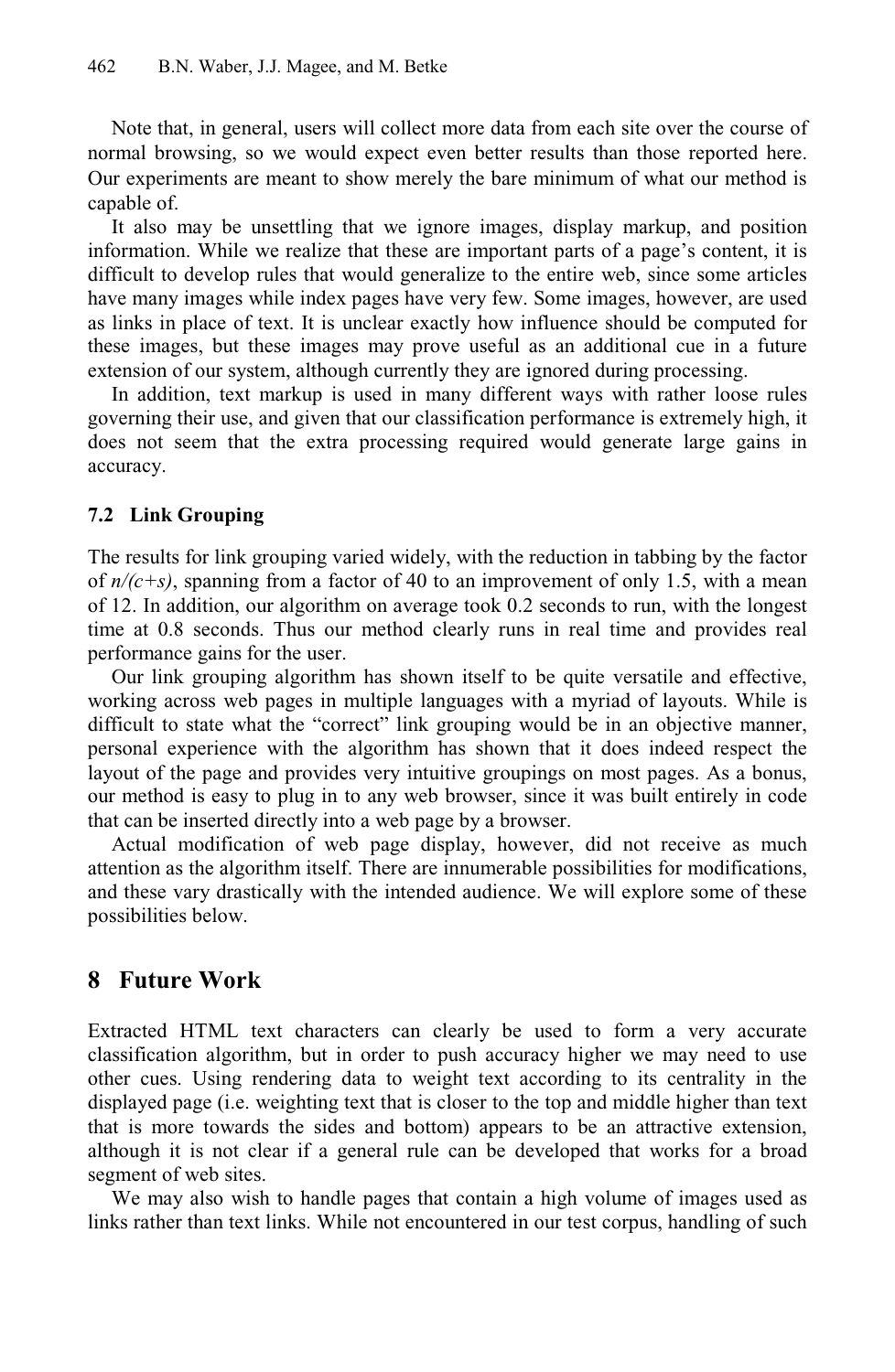pages is crucial, and perhaps assigning a default weight to each image-link would further improve results.

Detecting web pages and sites that are merely Java applets or Flash programs is also important, since we can no longer determine the optimal mode of interaction with the web page. If, however, we allow the user to specify what mode of interaction to use when they visit this page, then we can contact the interface system each time this page is visited again and instruct it to output commands according to the user's specification. This is a very useful feature that will likely be implemented in our web browser in future work.

It may also be useful to segment the rendered page into different regions using a decomposition method such as that introduced by Chen et al. [5] and then classify each of the regions using our method. The classification of the entire page could come from a weighted sum of the classifications of each region. This decomposition could also aid in interaction modification, since we can imagine displaying regions of different types in different ways and changing the user interaction method if they select a particular region. This would incur a higher computational cost, but it may be a necessary extension to further utilize web context on PDA-class devices.

We could extend our approach to web page classification into the image processing realm by using a bitmap image of the rendered page to classify text regions and other regions using pixel information only. This would be insulated from many of the problems of parsing malformed HTML, but this type of algorithm would be computationally expensive and require the page to be rendered before it is altered, placing further burden on the user. It may be useful to combine this image-based method with our current classification scheme, however, to yield a more robust estimate of page type.

One issue that we touched upon earlier was sites that have only one page type or web sites where only pages of one type are visited. To handle this case automatically it may be necessary to first attempt to fit a single cluster to all web pages on a site and then see if the fit is acceptable. If not, then the regular algorithm can resume. Characterizing what constitutes a "good" fit may prove troublesome and complicates this technique.

There are also web sites which do not fall within the domain of sports or news web sites that may have multiple types of pages. A major component of future work is to identify these page types and examine if they generalize across a wide range of web sites as the article and index types do. If it appears that new page types provide a nice fit for a wide range of web sites, incorporating these types into a future algorithm would be a definite possibility. It may be, however, that beyond the basic articleindex distinction different interaction modes and display modifications are not useful. This issue clearly demands further research.

We also wish to extend our web browser to give more control to the user in displaying web pages. We are experimenting with ways to offer this functionality, and it will surely create a greatly enhanced interaction experience for the user. Detailed experiments on how page display modification and changes in the interaction mode positively impact the user interface experience will also be performed to further validate our results. This is particularly relevant to our link grouping algorithm, which could allow users to click on a link group to enlarge that group of links, or to highlight a link group in a different color as it's selected. What options are most userfriendly and intuitive would make for interesting future research.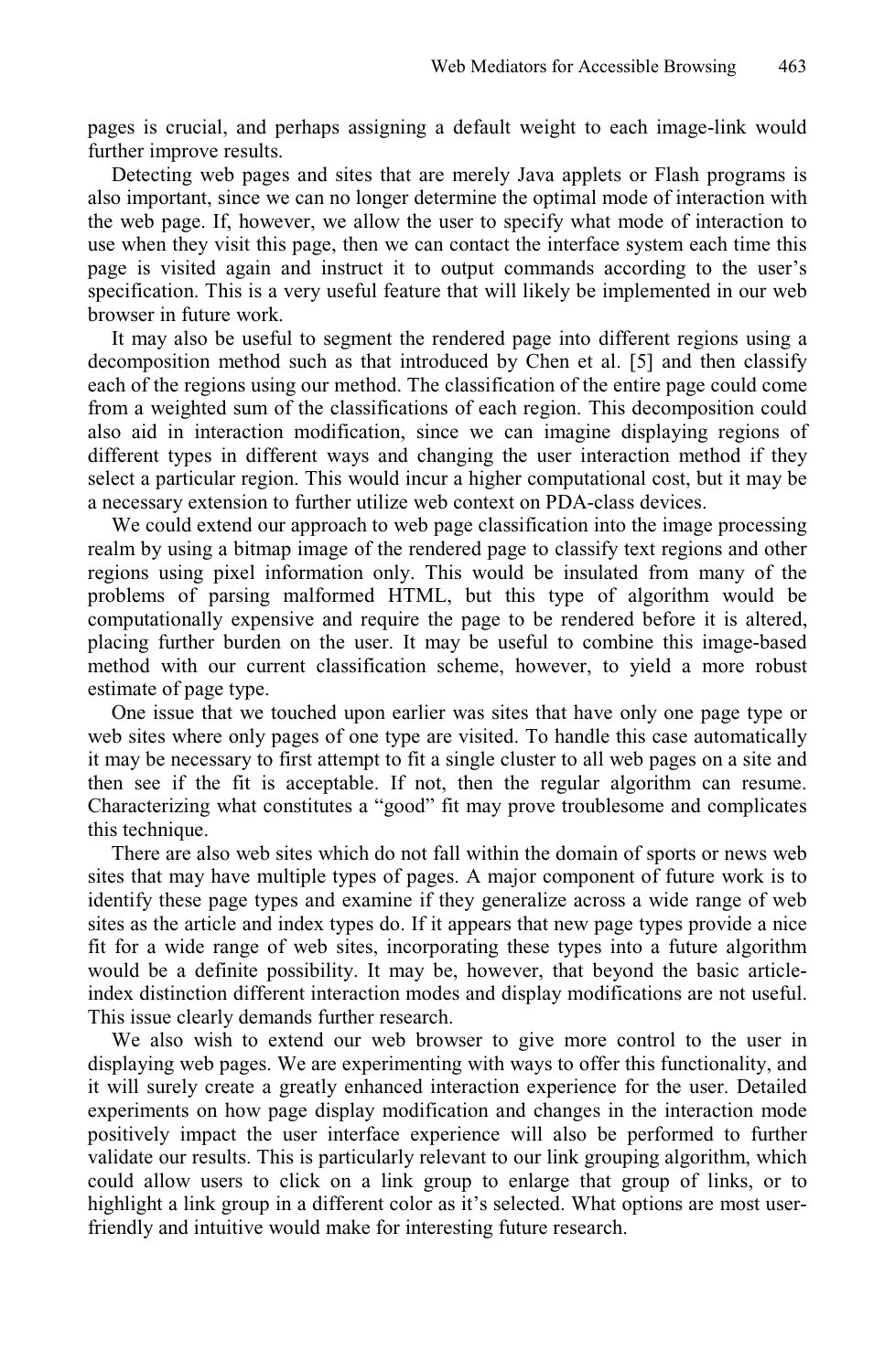Our work is a preliminary step into the larger investigation of computer context. In later work we would also like examine other types of computer context and investigate whether or not extending web context to include previously browsed pages is feasible. Work in this area has only just begun.

# **9 Conclusion**

We have presented a highly accurate method for classifying web pages based on link percentage. Our k-means clustering method created unique thresholds to differentiate index pages and article pages on individual web sites. Accuracy increased when we removed web sites from the corpus that had extremely malformed HTML, and it is expected that more robust HTML parsing will yield even more accurate results. Our method consistently outperformed a baseline classifier even when using minimal data to generate initial article and index clusters.

Our link tree creation algorithm and link grouping method have been shown to be quite effective and guaranteed to outperform or at least stay at the same level as the functionality offered by current web browsers, leading to a possible improved communication rate for users with disabilities. This method is fast and is portable to nearly all available web browsers, giving it promise to become an integral tool for web accessibility.

We also used web page classification and link grouping to alter web page display on a web browser, and future work will center around giving the user more control in determining how different types of web pages are displayed and choosing intuitive ways to change interaction modes of an interface system based on web page classification and link grouping.

# **References**

- 1. Document object model (dom) level 1 specificiation version 1.0. W3C Recommendation, 1998.
- 2. Betke, M., Gips, J., Fleming, P.: The Camera Mouse: Visual tracking of body features to provide computer access for people with severe disabilities. IEEE Transactions on Neural Systems and Rehabilitation Engineering, 10(1):1–10, Mar. 2002.
- 3. Bharat, K., Chang, B., Henzinger, M., Ruhl, M.: Who links to whom: Mining linkage between web sites. In International Conference on Data Mining (ICDM), pages 51–58, 2001.
- 4. Buyukkokten, O., Garcia-Molina, H., Paepcke, A.: Seeing the whole in parts: text summarization for web browsing on handheld devices. In Proceedings of the 10th International World Wide Web Conference (WWW), pages 652–662, Hong Kong, 2001.
- 5. Chen, Y., Ma, W.-Y., Zhang, H.-J.: Detecting web page structure for adaptive viewing on small form factor devices. In Proceedings of the 12th International World Wide Web Conference (WWW), pages 225–233, Budapest, Hungary, 2003.
- 6. Chi, E. H.-H., Rosien, A., Supattanasiri, G., Williams, A., Royer, C., Chow, C., Robles, E., Dalal, B., Chen, J., Cousins, S.: The bloodhound project: automating discovery of web usability issues using the infoscent simulator. In Computer-Human Interaction 2003 Conference on Human Factors in Computing Systems (CHI), pages 505–512, 2003.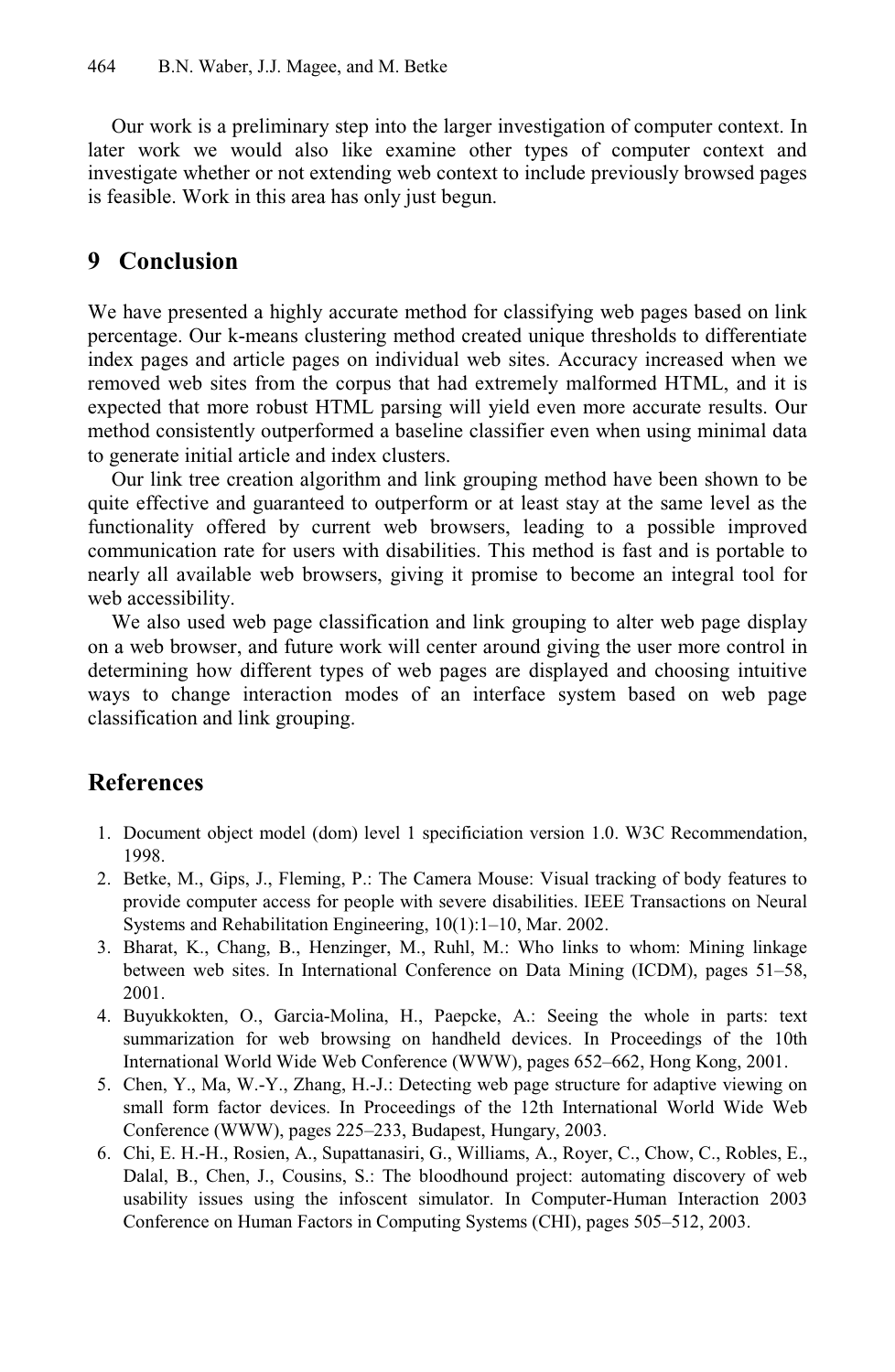- 7. Cimiano, P., Handschuh, S., Staab, S.: Towards the self-annotating web. In Proceedings of the 13th International World Wide Web Conference (WWW), pages 462–471, New York City, 2004.
- 8. Cimiano, P., Ladwig, G., Staab, S.: Gimme' the context: Context-driven automatic semantic annotation with C-PANKOW. In Proceedings of the 14th International World Wide Web Conference (WWW), pages 332–341, Chiba, Japan, 2005.
- 9. DiMattia, P., Curran, F. X., Gips, J.: An Eye Control Teaching Device for Students without Language Expressive Capacity – EagleEyes. The Edwin Mellen Press, 2001.
- 10. Duda, R., Hart, P., Stork, D.: Pattern Classification. Wiley-Interscience, 2001.
- 11. 11.Fogaras, D., Rácz, B.: Scaling link-based similarity search. In Proceedings of the 14th International World Wide Web Conference (WWW), pages 641–650, Chiba, Japan, 2005.
- 12. Gupta, S., Kaiser, G.: Extracting content from accessible web pages. In Proceedings of the 14th International World Wide Web Conference (WWW), pages 26–30, Chiba, Japan, 2005.
- 13. Gupta, S., Kaiser, G., Stolfo, S.: Extracting context to improve accuracy for html content extraction. In Proceedings of the 14th International World Wide Web Conference (WWW), pages 1114–1115, Chiba, Japan, 2005.
- 14. Hornbæk, K., Bederson, B.B., Plaisant, C.: Navigation patterns and usability of zoomable user interfaces with and without an overview. ACM Transactions on Human-Computer Interaction, 9(4):362–389, Dec. 2002.
- 15. Kim, J.W., Candan, K.S., Dönderler, M.E.: Topic segmentation of message hierarchies for indexing and navigation support. In Proceedings of the 14th International World Wide Web Conference (WWW), pages 322–331, Chiba, Japan, 2005.
- 16. 16.Larson, H., Gips, J.: A web browser for people with quadriplegia. In 10th International Conference on Human-Computer Interaction, Crete, Greece, 2003.
- 17. 17.Leporini, B., Paternò, F.: Increasing usability when interacting through screen readers. In Universal Access in the Information Society, Volume 3, Number 1, pages 57-70, 2004.
- 18. Milic-Frayling, N., Jones, R., Rodden, K., Smyth, G., Blackwell, A., Sommerer, R.: SmartBack: Supporting users in back navigation. In Proceedings of the 13th International World Wide Web Conference (WWW), pages 63–71, New York City, 2004.
- 19. Montogmery, A., Faloutsos, C.: Indentifying web browsing trends and patterns. Computer, pages 94–95, 2001.
- 20. Paquette, M., Betke, M., Magee, J.: IWeb Explorer: A web browser designed for use with an eye controlled mouse device. Boston University Computer Science MA Thesis Report, 2005.
- 21. Parmanto, B., Ferrydiansyah, R., Saptono, A., Song, L., Sugiantara, I.W., Hackett, S.: AcceSS: Accessibility through simplification & summarization. In Proceedings of the Second International Cross-Disciplinary Workshop on Web Accessibility (W4A2005), pages 18–25, Chiba, Japan, 2005.
- 22. Pitkow, J., Schutze, H., Cass, T., Cooley, R., Turnbull, D., Edmonds, A., Adar, E., Breuel, T.: Personalized search. Commun. ACM, 45(9):50–55, 2002.
- 23. Reis, D., Golgher, P.B., da Silva, A.S., Laender, A.H.F.: Automatic web news extraction using tree edit distance. In Proceedings of the 13th International World Wide Web Conference (WWW), pages 502–511, New York City, 2004.
- 24. 24.Stephanidis, C., Paramythis, A., Karagiannidis, C., Savidis, A.: Supporting Interface Adaptation: The AVANTI WebBrowser. In Proceedings of the 3rd ERCIM Workshop on User Interfaces for All, Obernai, France, 1997.